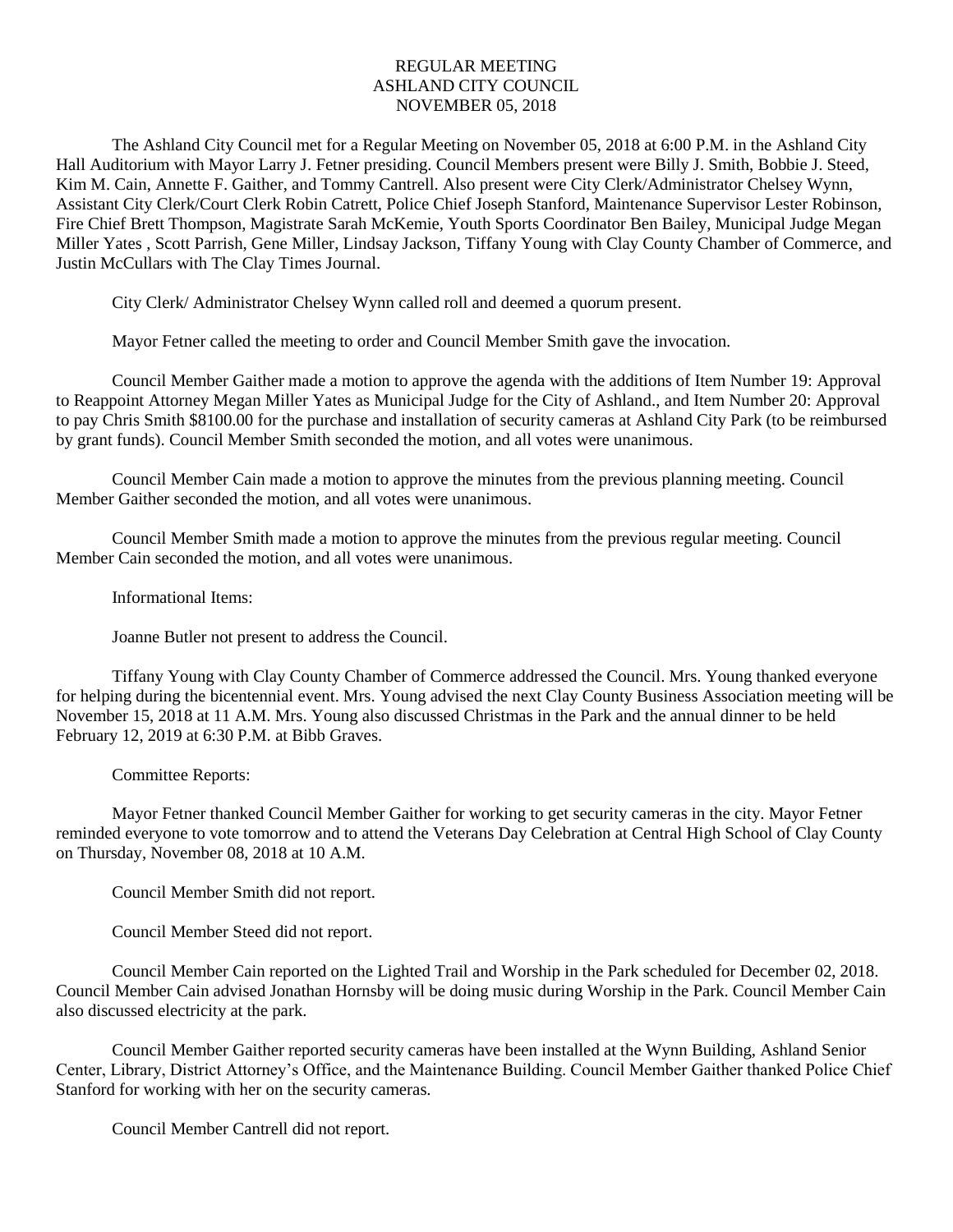Police Chief Stanford reported security cameras are up and operational and that Chris Smith has done a great job. Police Chief Stanford advised agenda item number 2 will be reimbursed by the \$44,000 grant for a generator and security cameras. Police Chief Stanford reported Trunk or Treat was a success and thanked the Maintenance Department for doing a great job on cleanup. Police Chief Stanford also reported on new hires Will Davis and Scott Parrish.

Fire Chief Brett Thompson reported everything has been quiet. Fire Chief Thompson also advised City Clerk/ Administrator Wynn emailed information to grant writer Terry Acuff. Fire Chief Thompson stated he has not heard from City Attorney John Kelley Johnson in reference to the brush truck.

Maintenance Supervisor Lester Robinson reported the limb vacuum that belongs to Ashland Housing Authourity is working again. Supervisor Robinson stated the department will still need to do hand cleaning on gutters, and he will be getting a price on straw for mulching flower beds. Supervisor Robinson stated the Maintenance Department is preparing to hang Christmas lights and decorations.

Youth Sports Coordinator Ben Bailey reported that soccer season was a success. Basketball signups have begun and will be held November  $12<sup>th</sup>$ ,  $19<sup>th</sup>$ , and  $26<sup>th</sup>$  at the Wynn Building. Coordinator Bailey stated is great to see the community working together.

New Business:

Council Member Smith made a motion to approve the bills received since the last regular meeting in the amount of \$17,228.13. Council Member Cain seconded the motion, and all votes were unanimous.

Council Member Cain made a motion to approve paying Chris Smith \$550.00 for security camera monitoring equipment (to be reimbursed by grant if received). Council Member Cantrell seconded the motion, and all votes were unanimous.

Council Member Gaither made a motion to approve paying Southern Data Automation \$347.00 for equipment support for Municipal Court. Council Member Cantrell seconded the motion, and all votes were unanimous.

Council Member Cain made a motion to approve paying S.S. Nesbitt \$810.00 for insurance on the new limb truck. Council Member Gaither seconded the motion, and all votes were unanimous.

Council Member Cantrell made a motion approving the purchase of 120 chairs for Court from Amazon at a total cost of \$2569.40. Council Member Smith seconded the motion, and all votes were unanimous.

Council Member Steed made a motion to approve hiring Sherry Coryell as Senior Center Van Driver (part-time) at a pay of Range 3 Step 1 (\$8.15) effective November 6, 2018. Council Member Smith seconded the motion, and all votes were unanimous.

Council Member Gaither made a motion approving to pay S.S. Nesbitt \$375.00 for quarterly consulting fees. Council Member Cantrell seconded the motion, and all votes were unanimous.

Council Member Cain made a motion approving to pay Reeves Aerial & Utility Equipment Inc. \$750.00 for annual inspection of the bucket truck. Council Member Steed seconded the motion, and all votes were unanimous.

Council Member Gaither made a motion to approve to give Maintenance Laborer Jeston Jennings a 2-step merit raise (evaluation based) effective immediately (11.05.2018) to Range 4 Step 4 (\$10.00). Council Member Cain seconded the motion, and all votes were unanimous.

Council Member Smith made a motion approving to hire Randy Hanners as full-time part-time Maintenance Equipment Operator at Range 8 Step 5 (\$12.67) effective 11.06.2018. Council Member Cain seconded the motion, and all votes were unanimous.